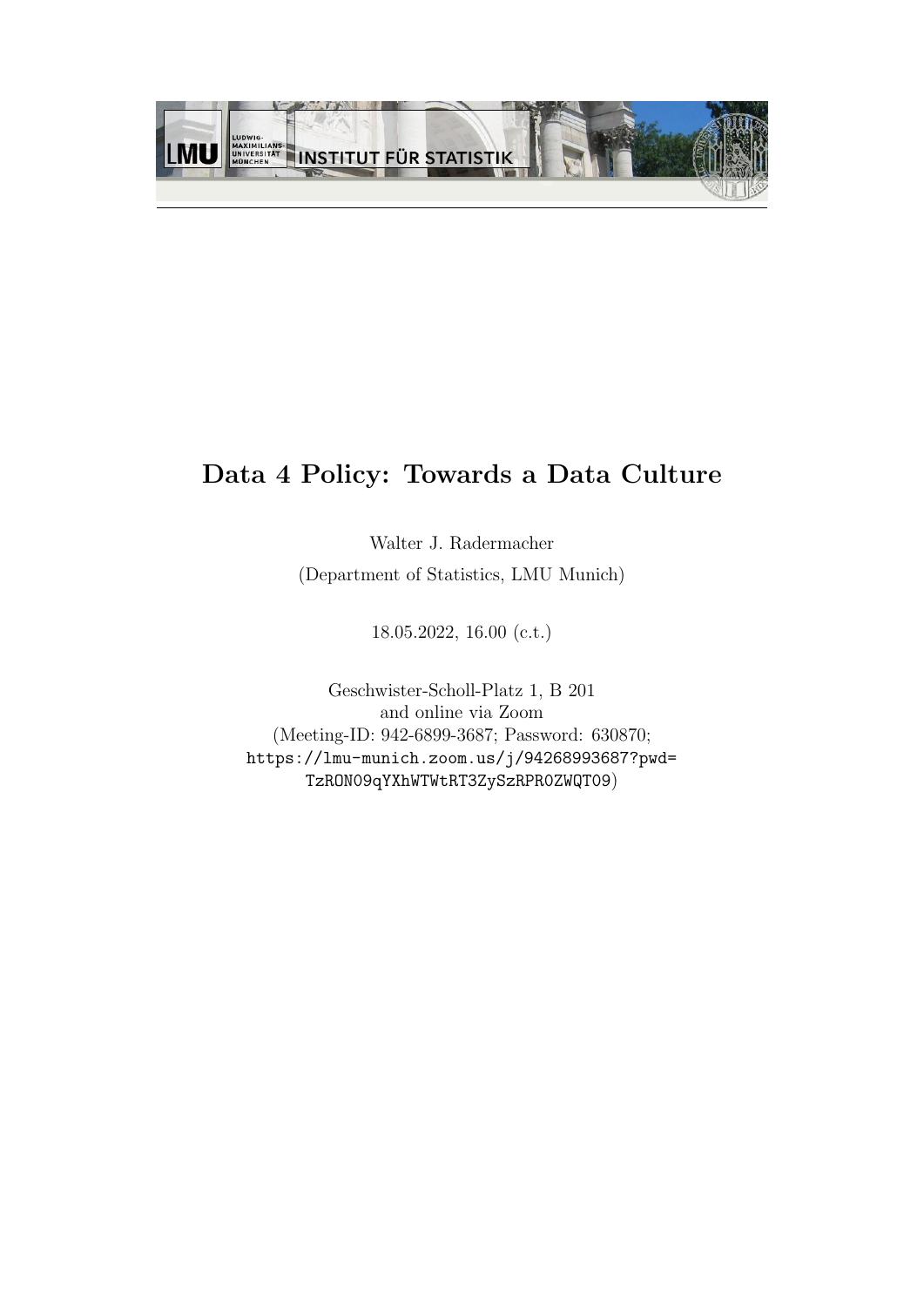## **Walter J. Radermacher 18.05.2022**

## **Data 4 Policy: Towards a Data Culture**

In today's digitised (and globalised) realities and societies, an understanding of data is critical for everyone. Knowledge about data and knowledge from data are equally important for processes and progress in technology, business, administration and science. Last but not least, this knowledge can and should also positively contribute to a public discourse based on existing facts.

As a statistician, one can draw a lot of conclusions from the pandemic crisis, which data was lacking, which indicators were appropriate (or not), etc. Overall, however, the impression is that there is a large [gap](https://medium.com/data-policy/how-statistics-can-help-going-beyond-covid-19-22bb2ce92440) between what evidence can do for responding to a crisis and what has been actually applied. What is the point of the power of data if we are not able to put it on the road?

In a traditional division of roles, there are those who produce data, facts, indicators, etc. and those who use such results, producers vs. consumers, to put it simply. Today, the situation is a little more complicated. The traditionally divided roles have become mixed, consumers can become producers using widely available data and evaluation tools, everyone is a potential 'prosumer'. In principle, this development is to be welcomed; it opens up diverse opportunities for participation and emancipation. At the same time, however, this development is also accompanied by substantial risks. A proliferation of on-line data and content can lead to mis-use, mis-information, disinformation and distrust in information (and institutions). All too easily, so-called 'alternative facts' are manufactured in the alchemy kitchens of populism to be held up (as equivalent) to scientifically based facts produced with high quality. Only if statistics is understood as a common language can it contribute to the objectification of conflicts. Such a [statistical](https://medium.com/data-policy/official-statistics-language-for-public-discourse-part-1-294d31e56b6e) language requires certain standards and it must be sufficiently mastered by all people involved.

As a prerequisite for promoting improved data practices, there needs to be an analysis and understanding of what role data plays in contemporary society. In this context, it is by no means sufficient to devote attention to the technical processes or the economics of data. Likewise, it is not enough to focus the ethical and legal questions on the protection of individual privacy. The task must be

- to understand the process chain of generating knowledge from data under today's conditions with its sub-processes and their characteristic requirements and roles,
- to develop an adequate structure of educational programmes that is geared to the different process stages in this value chain as well as actors, supposed to be competent at a respective stage and level.
- x to impart not only the skills but also the competences and values that are required at the respective process level in this [data literacy training,](https://content.iospress.com/articles/statistical-journal-of-the-iaos/sji210852)
- x to offer easy-to-understand, yet solid forms for the communication of facts and figures,
- to review the existing [professional ethics](https://www.isi-web.org/about/policies/professional-ethics) of statistics in the light of the new environment
- to actively involve citizens in the design and production of statistics; co-creation and coproduction can help to constructively bridge the gap between technically skilled experts in statistics production and the lay public,
- to scientifically process the interrelationship between [statistics and the state,](https://www.ebookmakes.com/pdf/the-mutual-construction-of-statistics-and-society/) between data and [society](https://uk.sagepub.com/en-gb/eur/data-and-society/book269709) in a [sociology of the quantification,](https://www.editionsladecouverte.fr/sociologie_de_la_quantification-9782348041853) supporting [trust in numbers](https://press.princeton.edu/books/paperback/9780691208411/trust-in-numbers) and analysing the politics [of numbers](https://link.springer.com/book/10.1007%2F978-3-030-78201-6) or 'large' numbers.

Overall, it is about actively promoting a data culture.